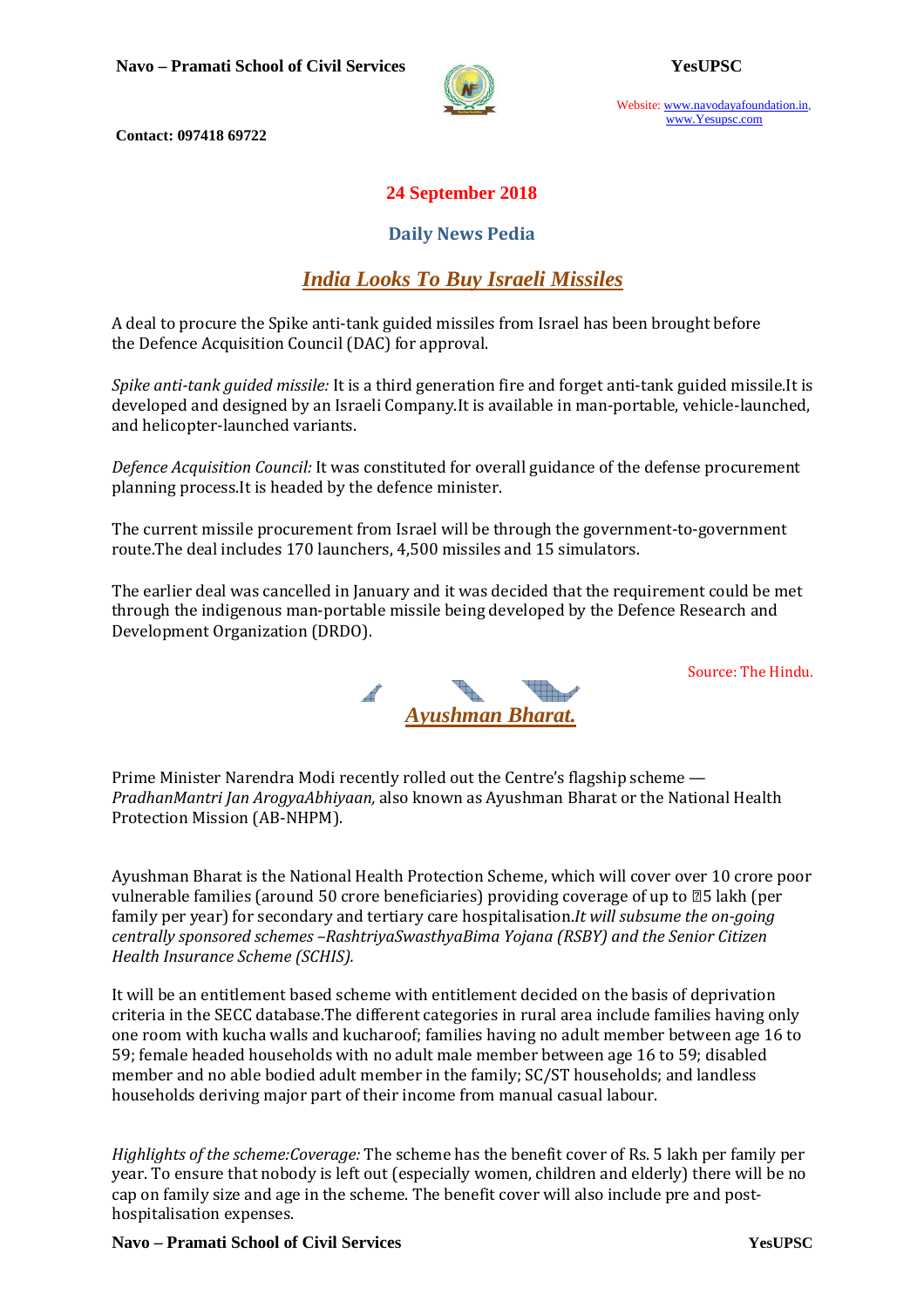*Target:* The target beneficiaries of the proposed scheme will be more than 10 crore families belonging to poor and vulnerable population based on SECC database. Benefits of the scheme are portable across the country and a beneficiary covered under the scheme will be allowed to take cashless benefits from any public/private empanelled hospitals across the country. *Role of state governments:* State Governments will be allowed to expand AB-NHPM both horizontally and vertically. States will be free to choose the modalities for implementation. They can implement through insurance company or directly through Trust/ Society or a mixed model. *Council:* For giving policy directions and fostering coordination between Centre and States, it is proposed to set up Ayushman Bharat National Health Protection Mission Council (AB-NHPMC) at apex level Chaired by Union Health and Family Welfare Minister.

Source: The Hindu.

# *Citizen Science Initiative Helps Save Hornbills*

A citizen science initiative named The Hornbill Watch has been documenting and providing valuable inputs for the conservation of Hornbills in India.

India has nine hornbill species-Indian Grey Hornbill (endemic to India), the Malabar Grey Hornbill (endemic to the Western Ghats), Malabar Pied Hornbill (endemic to India and Sri Lanka) Great Hornbill, Narcondam Hornbill (endemic to Narcondam), Austen's Brown Hornbill, Rufous-necked Hornbill, Wreathed Hornbill, and White-throated Brown Hornbill

*IUCN Status:* Most hornbill species in India are listed as vulnerable or near threatened by the International Union for Conservation of Nature (IUCN). Example- Rufous-necked hornbill, the Austen's brown hornbill and the great hornbill. Narcondam hornbill is listed as endangered.

Major threats to hornbills: hunting and loss of habitat.

**SACHER OF** 

Hornbill Watch platform was set up by Nature Conservation Foundation and Conservation India in 2014. It is an interactive web interface that allows a person to report on hornbills anywhere in India

The information on hornbill distribution in India is scarce and thus it gives a poor understanding of the change in hornbill distribution over time.Hornbill Watch serves as centralized database to determine hornbill distribution over time and thus help in identifying key areas for hornbill conservation across India. V. W  $\blacksquare$ ħ

Source: The Hindu.

*Decoding Total Expense Ratio (TER) Of Mutual Funds*

SEBI has recently asked mutual funds to reduce their TER or Total Expense Ratio.

*A mutual fund* is a professionally managed investment fund that pools money from many investors to purchase securities.

The asset management companies who managed these funds on the behalf of investors usually charged a cost which is some percentage of investment. This cost known as Total Expense Ratio (TER).Securities and Exchange Board of India (SEBI) prescribed the maximum TER that a fund can charge their investors.For an example, if a total profit earned on an investment is 15% and the asset management company charges 2% as TER from investors, then the total profit for an investor will be 15%-2%=13%.Thus, TER has direct impact on the money invested by an investor.

**Bandar**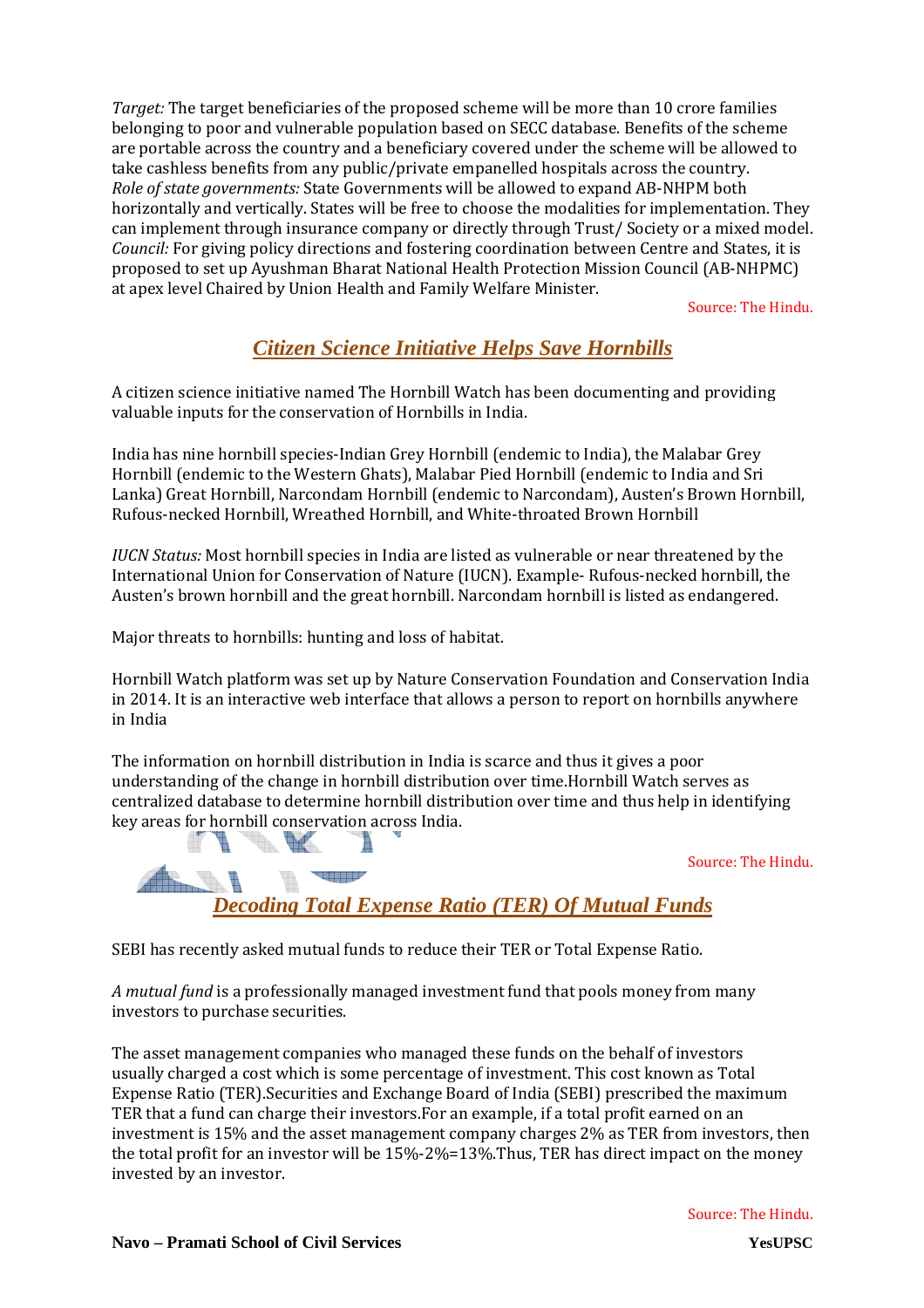## *Neelakurinji Plants.*

Tamil Nadu government has announced a novel scheme for the protection of the exotic Neela Kurinji (Strobilanthus kunthianus) plants that flower only once in 12 years.

These rare and ecologically unique flowers are being packaged and sold on the commercial basis.The district administration put up a prominent notice board near the forest patch where the flower was blooming, that people caught plucking flowers would be fined Rs. 5,000.

*About Neelakurinji:* Kurinji or Neelakurinji (Strobilanthus kunthianus) is a shrub that is found in the shola forests of the Western Ghats in South India.

Nilgiri Hills, which literally means the blue mountains, got their name from the purplish blue flowers of Neelakurinji that blossoms only once in 12 years.It is the most rigorously demonstrated, with documented bloomings in 1838, 1850, 1862, 1874, 1886, 1898, 1910, 1922, 1934, 1946, 1958, 1970, 1982, 1994, 2006 and 2018

Some Kurinji flowers bloom once every seven years, and then die. Their seeds subsequently sprout and continue the cycle of life and death.*The Paliyan tribal people living in Tamil Nadu used it as a reference to calculate their age.* 



Source: The Hindu.

Space watch: floating 'space junk' captured

Surrey Space Centre scheme for removing orbiting debris successfully nets test junk.

A satellite launched from the International Space Station has caught a piece of simulated space junk by ensnaring it in a net. Co-funded by the European commission, the 100kg RemoveDebris satellite was launched to the station in April as cargo on a supply mission. It was deployed from the station in June, and on 16 September began its experimental phase. It launched a small object to act as a dead satellite and a few seconds later fired a net at it.

The net unfurled as it caught up and then wrapped itself about the object. The extra mass that the net provides will help drag the object down into Earth's atmosphere, where it will burn up.



*Space debris must be removed from orbit says ESA* 

This is expected to happen in the next few weeks. Space debris is an urgent problem. Collisions with it can destroy functioning satellites. Space agencies around the world are therefore developing techniques to remove old satellites and other pieces of junk from orbit.